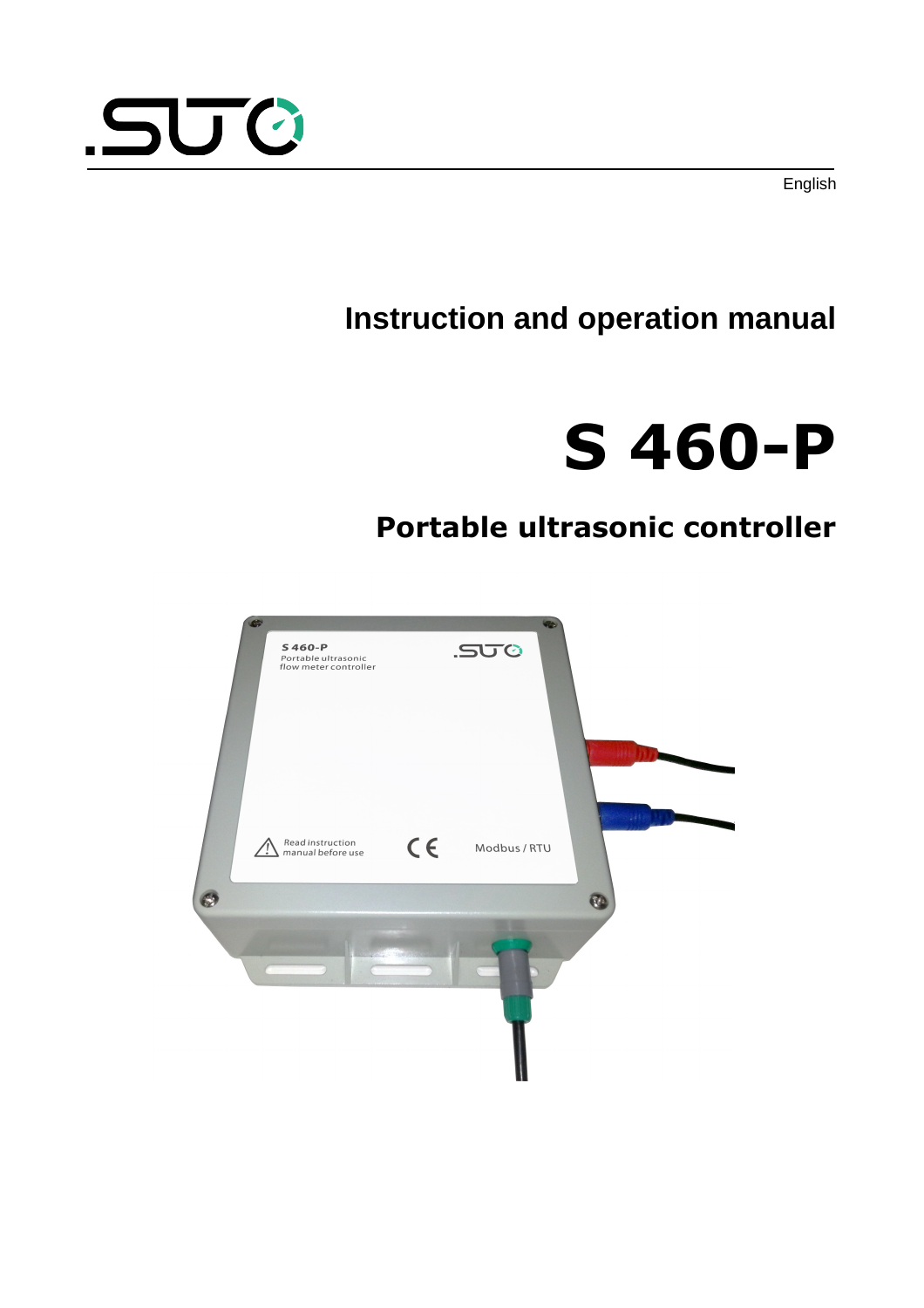# .SUC

Dear Customer,

Thank you for choosing our product.

The operating instructions must be read in full and carefully observed before starting up the device. The manufacturer cannot be held liable for any damage which occurs as a result of non-observance or noncompliance with this manual.

Should the device be tampered with in any manner other than a procedure which is described and specified in the manual, the warranty is cancelled and the manufacturer is exempt from liability.

The device is destined exclusively for the described application.

SUTO offers no guarantee for the suitability for any other purpose. SUTO is also not liable for consequential damage resulting from the delivery, capability or use of this device.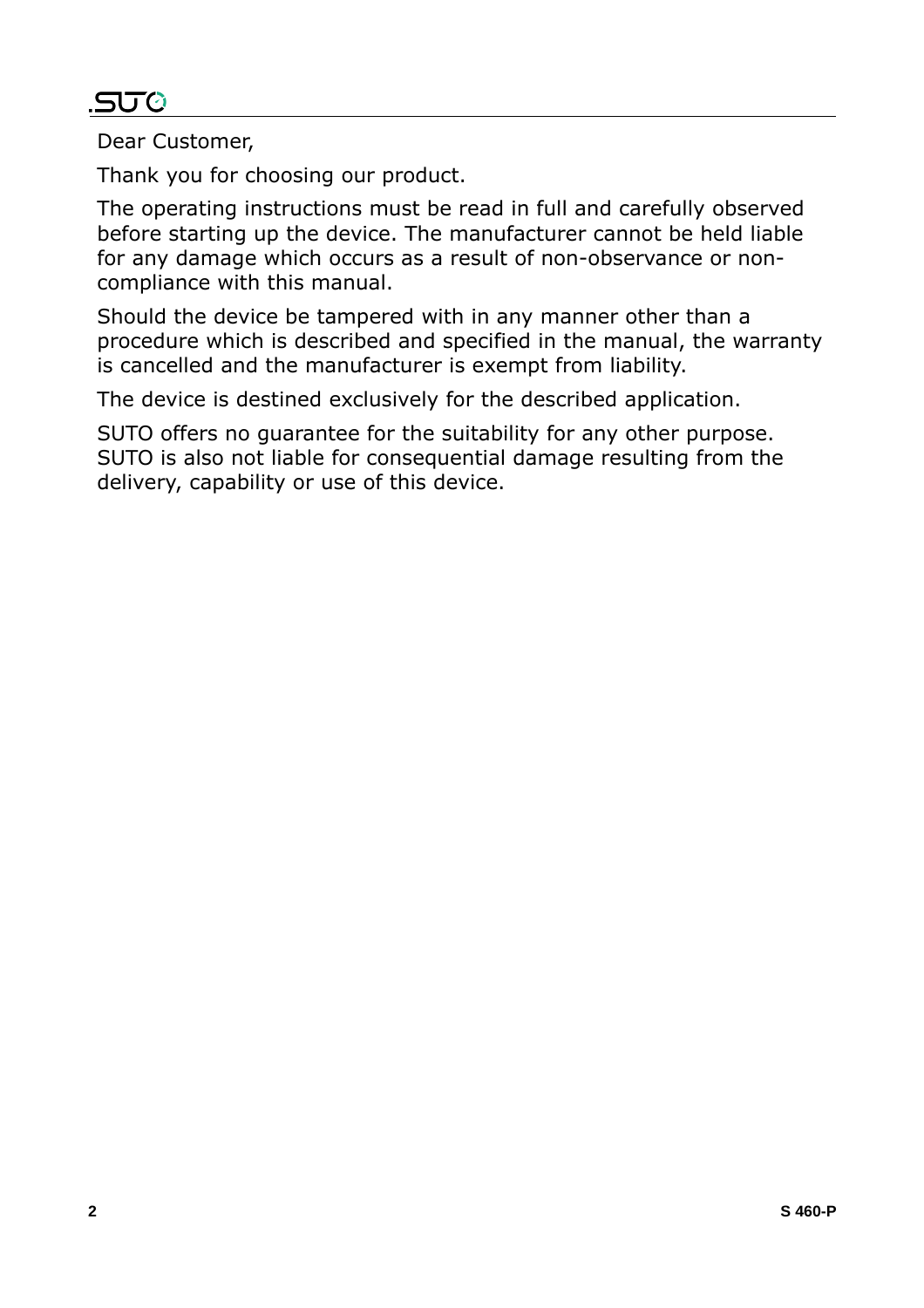# **Table of contents**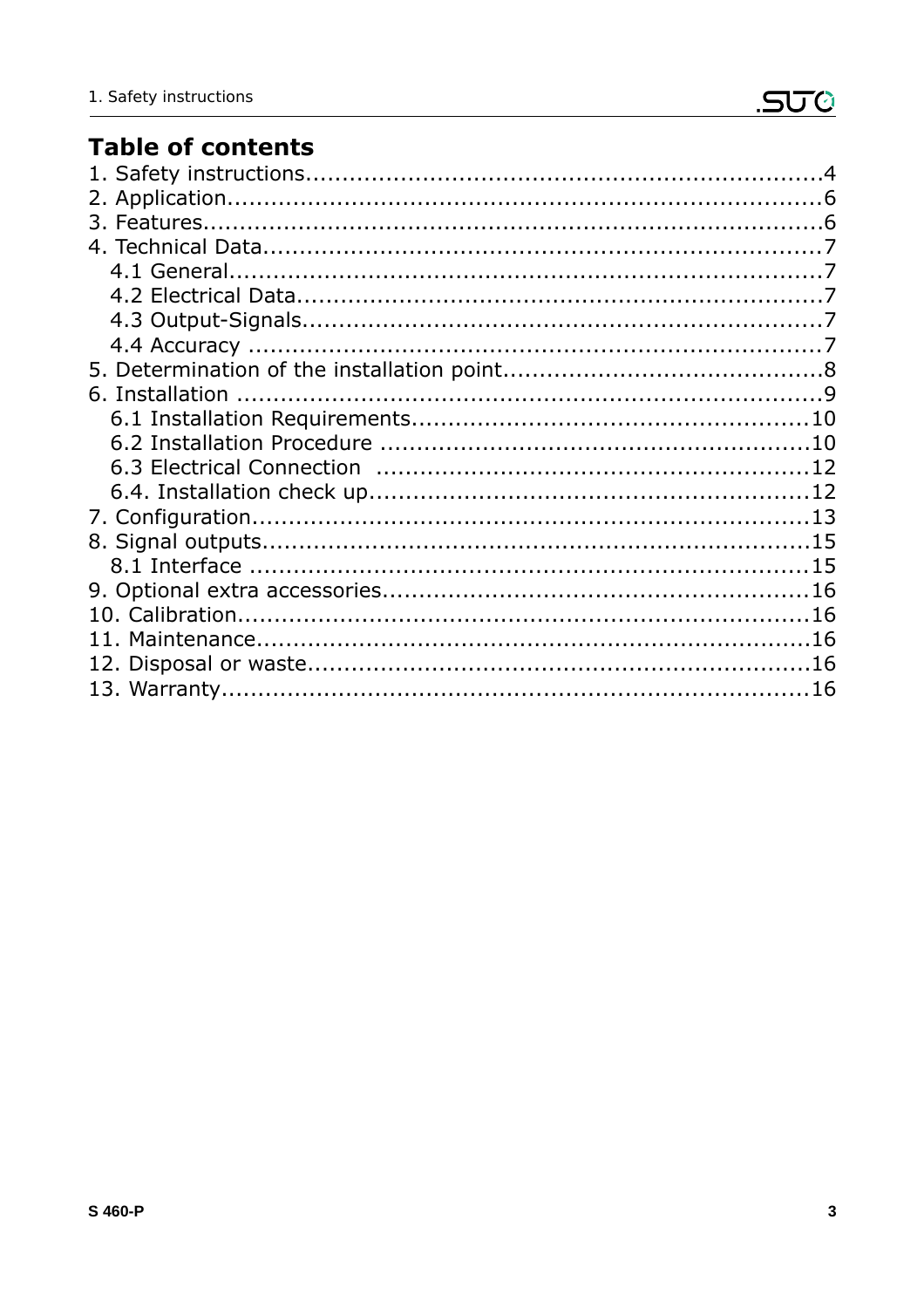# **1. Safety instructions**



#### **Please check if this instruction manual accords to the product type.**

Please observe all notes and instructions indicated in this manual. It contains essential information which have to be observed before and during installation, operation and

maintenance. Therefore this instruction manual has to be read carefully by the technician as well as by the responsible user / qualified personnel.

This instruction manual has to be available at the operation site of the ultrasonic flow meter at any time. In case of any obscurities or questions, regarding this manual or the product, please contact the manufacturer.



# **WARNING!**

#### **Voltage used for supply!**

#### **Any contact with energized parts of the product, may lead to a electrical shock which can lead to serious injuries or even death!**

- Consider all regulations for electrical installations.
- The system must be disconnected from any power supply during maintenance work.
- Any electrical work on the system is only allowed by authorized qualified personal.



# **WARNING!**

**Permitted operating parameters!**

**Observe the permitted operating parameters, any operation exceeding this parameters can lead to malfunctions and may lead to damage on the instrument or the system.**

- Do not exceed the permitted operating parameters.
- Make sure the product is operated in its permitted limitations.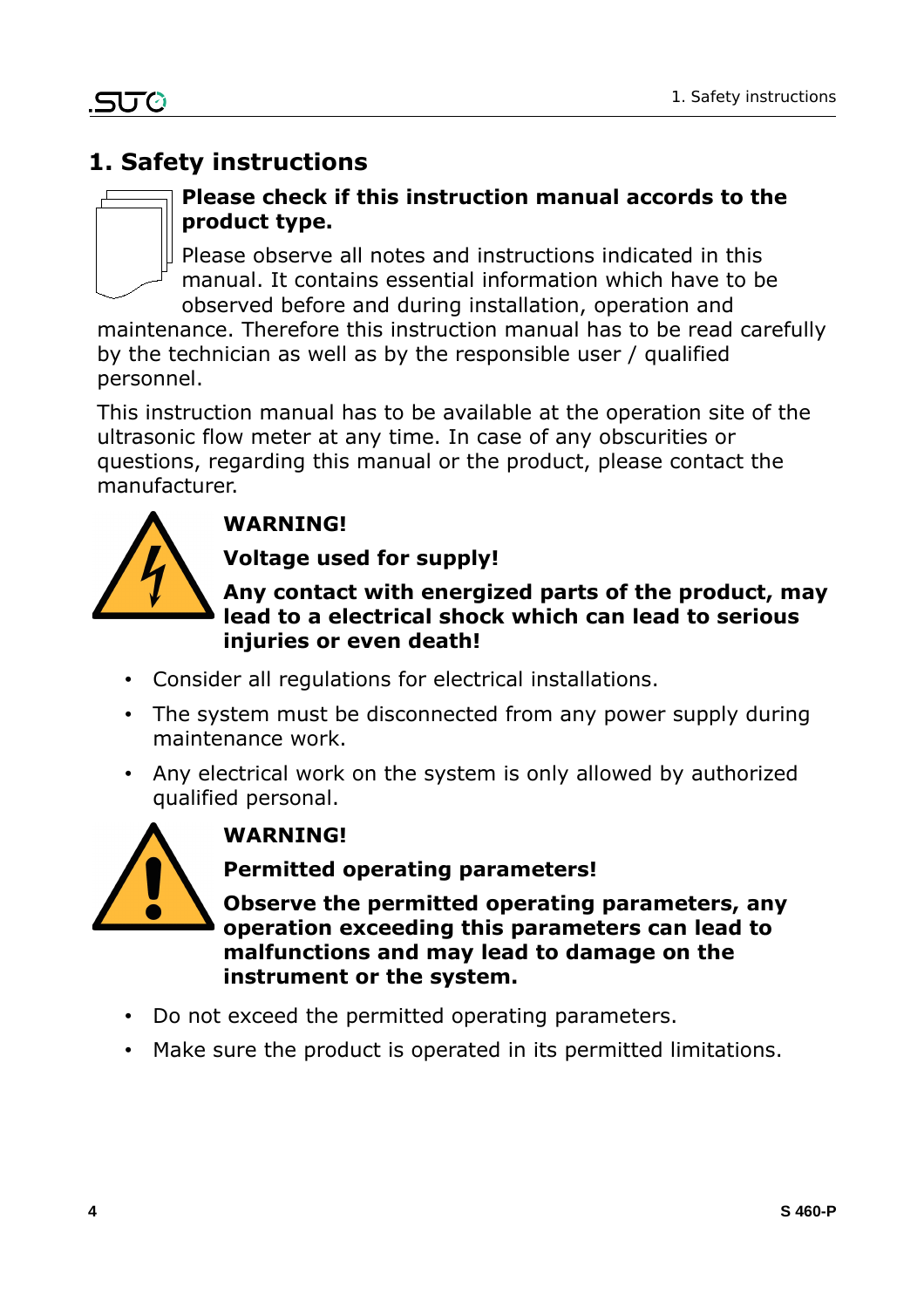- Do not exceed or undercut the permitted storage and operation temperature.
- The product should be maintained and calibrated frequently, at least annually.

#### **General safety instructions**

- It is not allowed to use the product in explosive areas.
- Please observe the national regulations before/during installation and operation.

#### **Remarks**

- It is not allowed to disassemble the product.
- Always use spanner to mount the product properly.



# **ATTENTION!**

#### **Measurement values can be affected by malfunction!**

**The product must be installed properly and frequently maintained, otherwise it may lead to wrong measurement values, which can lead to wrong results.**

- Do not exceed the maximum operation temperature of the transducer.
- Avoid condensation on the transducer element as this will affect the accuracy enormously.

#### **Storage and transportation**

- Make sure that the transportation temperature of the device is between -30°C ... 70°C.
- For transportation it is recommended to use the packaging which comes with the device.
- Please make sure that the storage temperature of the device is between -10°C ... 50°C.
- Avoid direct UV and solar radiation during storage.
- For the storage the humidity has to be <90%, no condensation.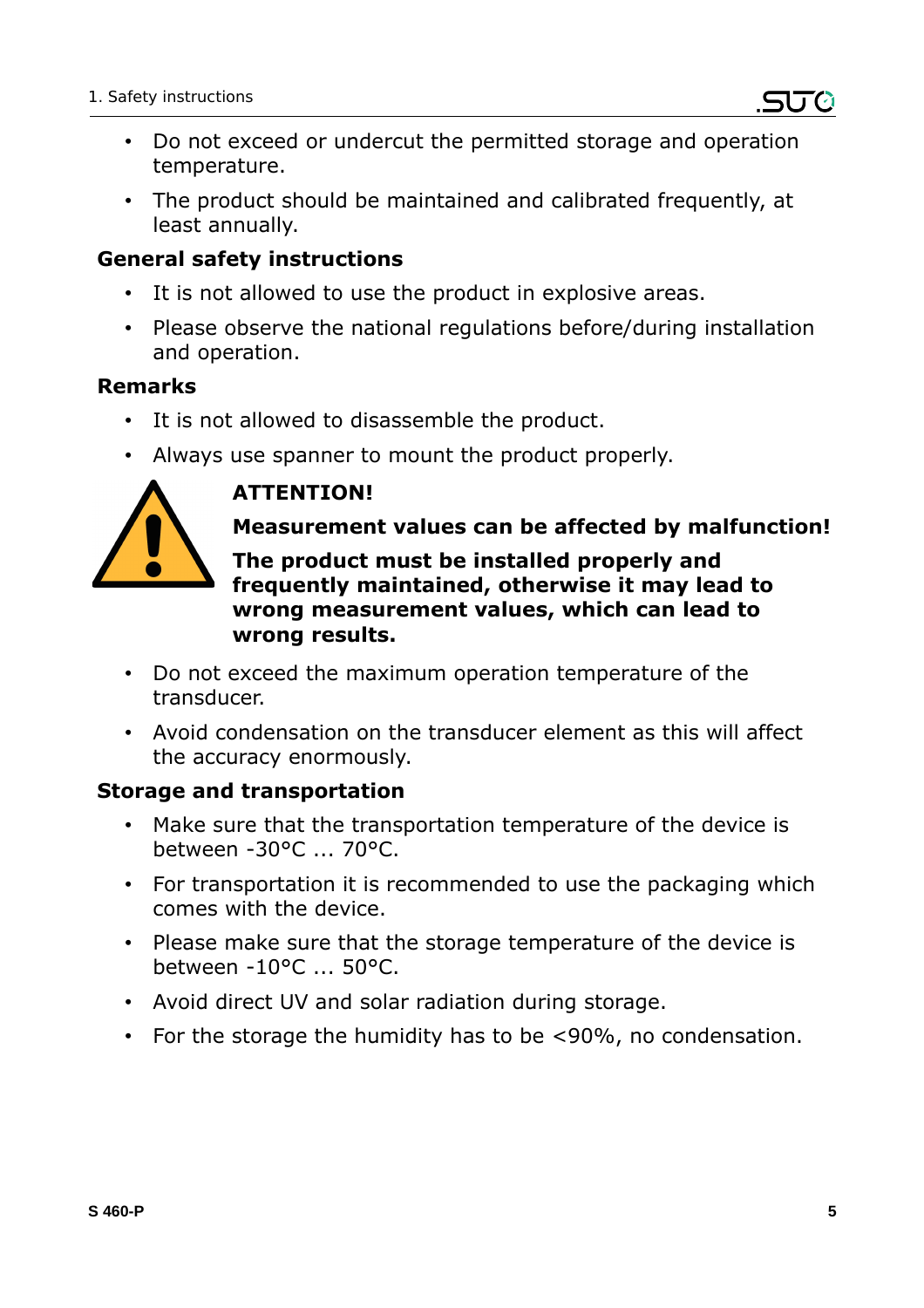# .SU0

# **2. Application**

The S 460-P is an ultrasonic flow meter which is designed to measure the flow and consumption of liquids within the permissible operating parameters. These parameters can be found in the technical data section. The ultrasonic transducer are simply clamped onto the outside of the pipe and never comes in contact with the fluid.

The S 460-P can measure the following liquids:

- Chemical addition
- Cooling and heating water
- Drinking water
- Broad range of refines hydrocarbons
- Potable water
- De-ionized and de-mineralized water
- Sanitary flow rate measurements
- Purified water

The default factory settings are: Velocity in m/s, Volume flow in  $m^3/h$ and Total Consumption in  $m<sup>3</sup>$ . Other units can be programmed by the optional display or the service kit.

The S 460-P flow meter is not developed to be used in explosive areas. For the use in explosive areas please contact the manufacturer.

The S 460-P flow meter is mainly used in industrial environment.

#### **3. Features**

- Use the proven clamp-on transit-time correlation technique.
- Easy to install for permanent and temporary installations.
- High accuracy.
- Physical units can be selected.
- Suitable for DIN15 DIN6000.
- Plug and play for display and data logger of the manufacturer.
- Data analysis via S4M software.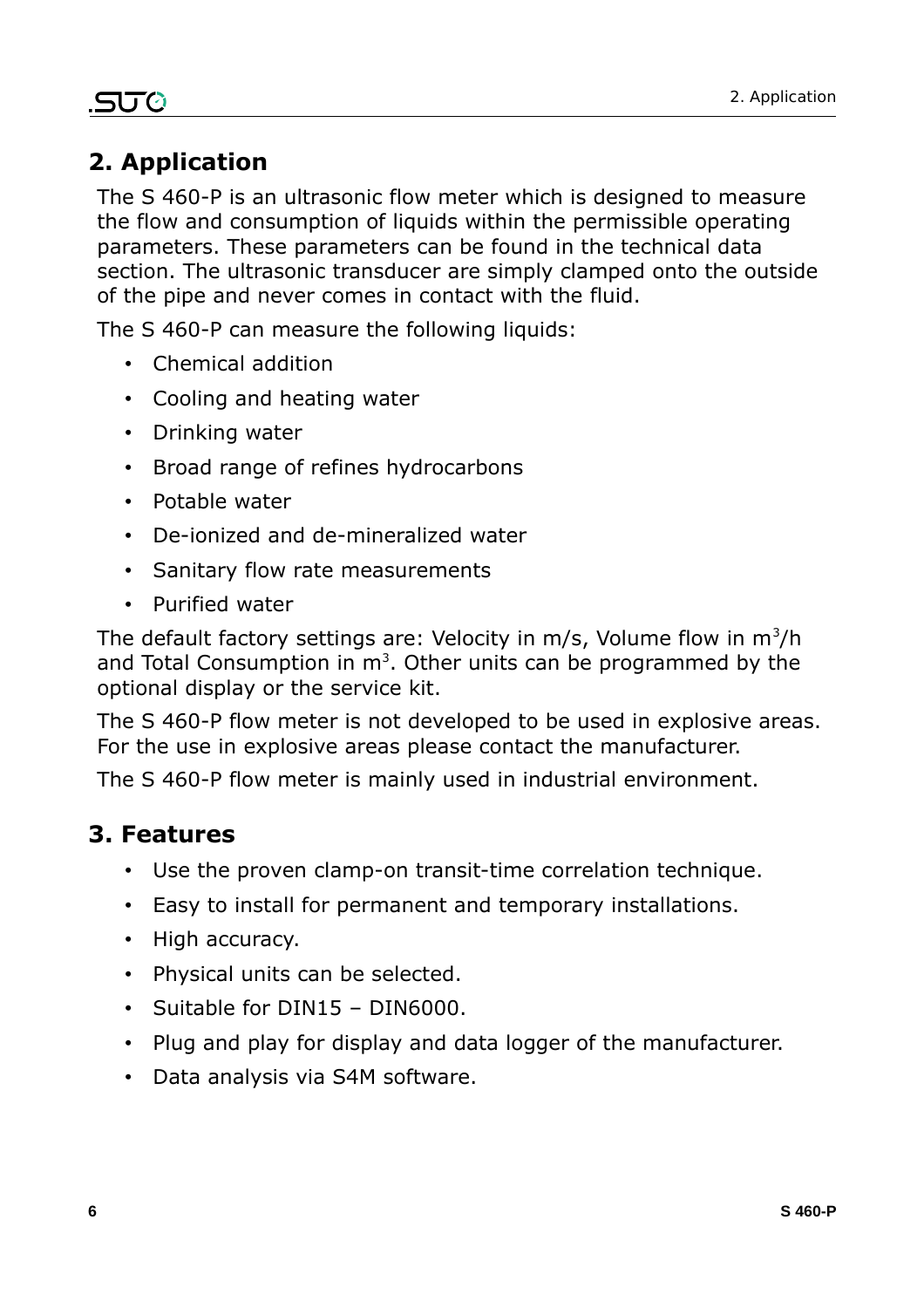# **4. Technical Data**

# **4.1 General**

| $\epsilon$               |                                                                                                                                     |
|--------------------------|-------------------------------------------------------------------------------------------------------------------------------------|
| Parameters               | Standard unit flow: $m^3/h$<br>other units: $m^3/m$ in, $l/m$ in, $l/s$ , cfm, kg/h,<br>kg/min, kg/s<br>Standard unit velocity: m/s |
| Principle of measurement | clamp-on transit-time correlation technique                                                                                         |
| Sensor                   | Transducer                                                                                                                          |
| Measuring medium         | Different kinds of Liquid                                                                                                           |
| Operating temperature    | Transducer: -30 90°C<br>Controller: -20 60°C                                                                                        |
| Housing material         | <b>PVC</b>                                                                                                                          |
| <b>Protection class</b>  | <b>IP65</b>                                                                                                                         |
| <b>Dimensions</b>        | 177 mm x 177 mm x 60 mm                                                                                                             |
| Tube diameter            | Depend on the transducers:<br>TS-2: DN32 DN100,<br>TM-1: DN100 DN700,<br>TL-1: DN300 DN6000                                         |
| Weight                   | $2.55$ kg                                                                                                                           |

# **4.2 Electrical Data**

| 24 VDC, 1.5 W<br>Power supply |  |
|-------------------------------|--|
|-------------------------------|--|

# **4.3 Output-Signals**

| Interface | м.<br>$\sim$ 100000 $\sim$ 1110 |
|-----------|---------------------------------|
|           |                                 |

#### **4.4 Accuracy**

| ∽<br>$\overline{\phantom{a}}$ |
|-------------------------------|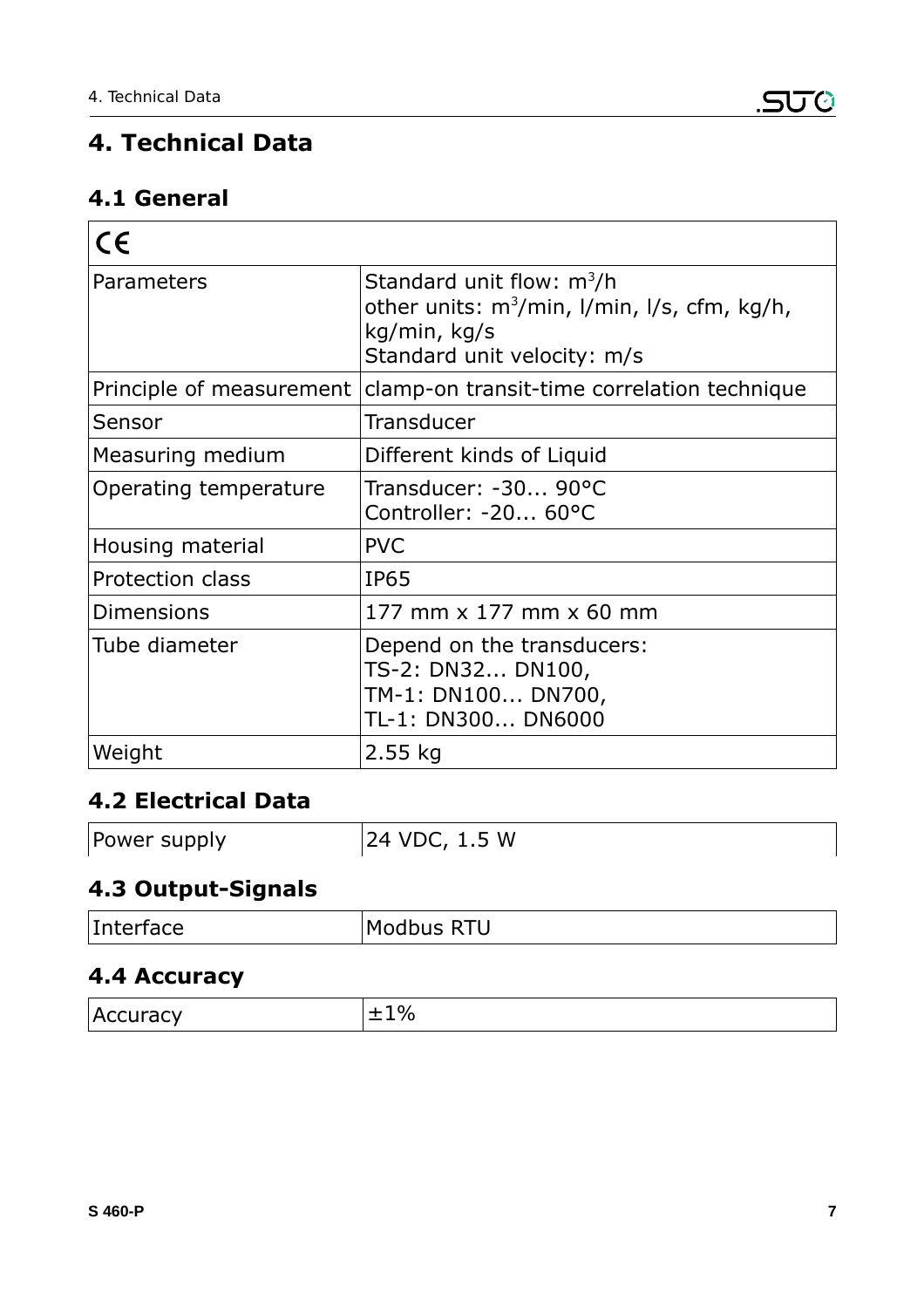# **5. Determination of the installation point**

In order to maintain the accuracy stated in the technical data, the transducer must be installed at a straight pipe length full of liquid. The piping can be in vertical or horizontal position. The following table shows examples of optimum locations.

| Piping Configuration                     | Upstream<br>Dimension | Downstream<br>Dimension |
|------------------------------------------|-----------------------|-------------------------|
| and<br>Transducer Position               | L up<br>x Diameters   | L dn<br>x Diameters     |
| L dn<br>L up<br>[copydo]                 | 10 <sub>D</sub>       | 5D                      |
| L up<br>L dn<br><b>co</b> >pc   @ 0 ]    | 10D                   | 5D                      |
| L up<br>L dn<br>Ţ<br>ঽ<br><b>CODACOD</b> | 10D                   | 5D                      |
| L up<br>L dn<br><b>ে®ি∩ে®ি</b>           | 12D                   | 5D                      |
| L up<br>L dn<br><b>CODACO</b>            | 20D                   | 5D                      |
| L dn<br>L up<br><b>COPYCOD</b>           | 20D                   | 5D                      |
| L dn<br>L up<br><b>CODA COD</b><br>Į     | 30D                   | 5D                      |

Principles to select an optimum location:

• Install the transducers on a longer length of the straight pipe. The longer the better and make sure that the pipe is completely full of liquid.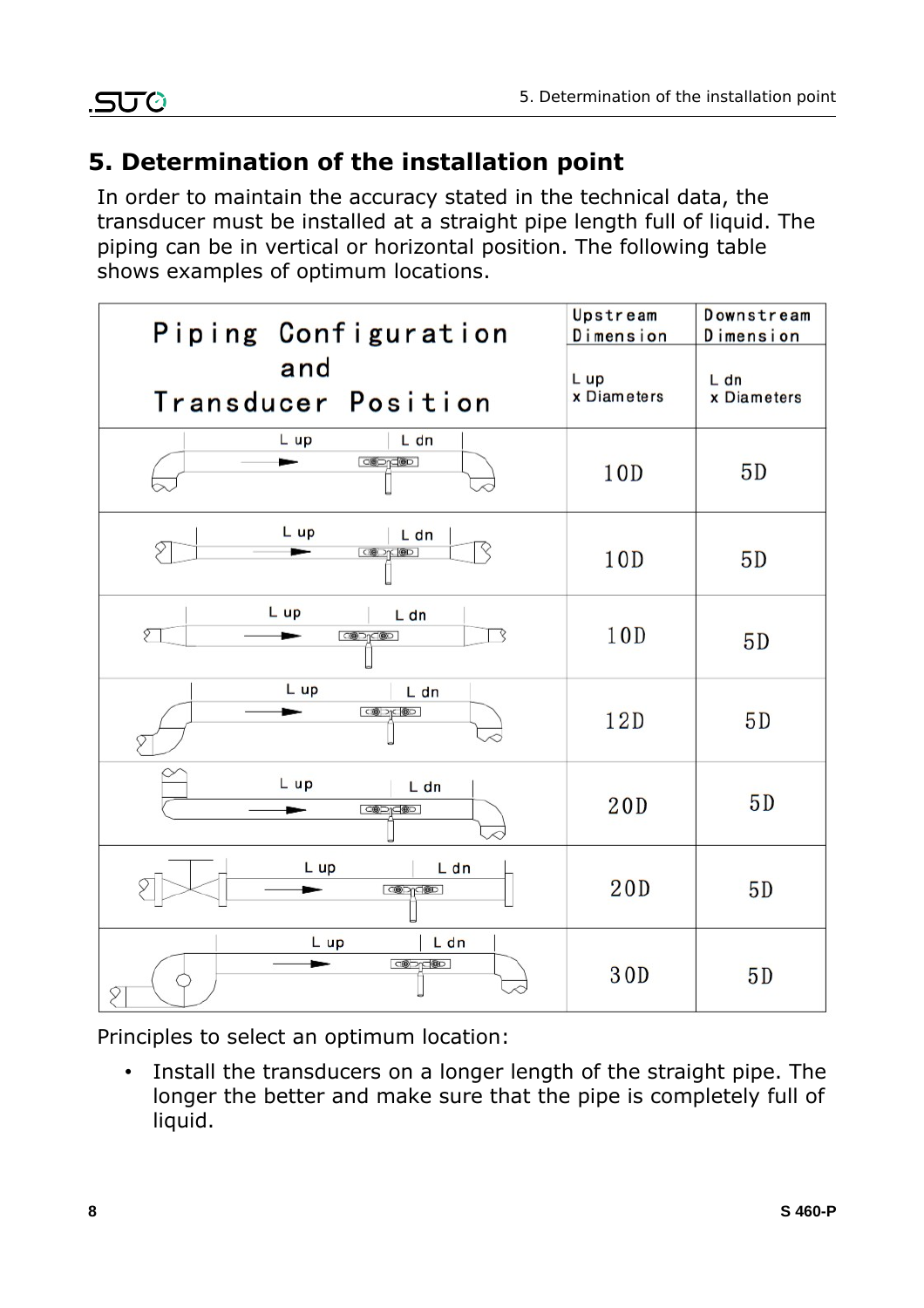- Make sure that the temperature on the location does not exceed the range for the transducers. Generally, the closer to the room temperature, the better.
- Take the pipe fouling into consideration. Select a straight length of a relatively newer pipe. If the condition is not satisfying, consider the fouling thickness as part of the liner for a better result.

#### **Remarks**

Some pipes have a kind of plastic liner and between the outer pipe and the liner there may be a certain thickness difference that will prevent the ultrasonic waves from direct travelling. Such conditions will make the measurement impossible. Whenever possible, try to avoid this kind of pipes. If that is impossible, plug-in transducers are necessary that are installed permanently on the pipe by drilling holes on the pipe while liquid is running inside.



#### **ATTENTION!**

**Wrong measurement is possible, if the transducers are not installed correctly.**

The device is for indoor use only! At an outdoor installation, the device must be protected from solar radiation and rain.

# **6. Installation**

Please make sure that all components listed below are included in your package.

| Qty            | Description                            | Item No.                           |
|----------------|----------------------------------------|------------------------------------|
| $\mathbf{1}$   | Portable ultrasonic flow meter         | P554 0070                          |
| $\mathbf{1}$   | Ultrasonic transducer pair             | S694 4603/ S694 4604/<br>S694 4605 |
| $\overline{2}$ | 5 m connection cable to<br>transducers | A553 0124                          |
| $\mathbf{1}$   | 5 m connection cable to S 551          | A553 0121                          |
| $\mathbf{1}$   | Metal stretcher                        | A554 0077                          |
| 1              | Coupling agent                         | A554 0075                          |
| $\mathbf{1}$   | Instruction manual                     | No P/N                             |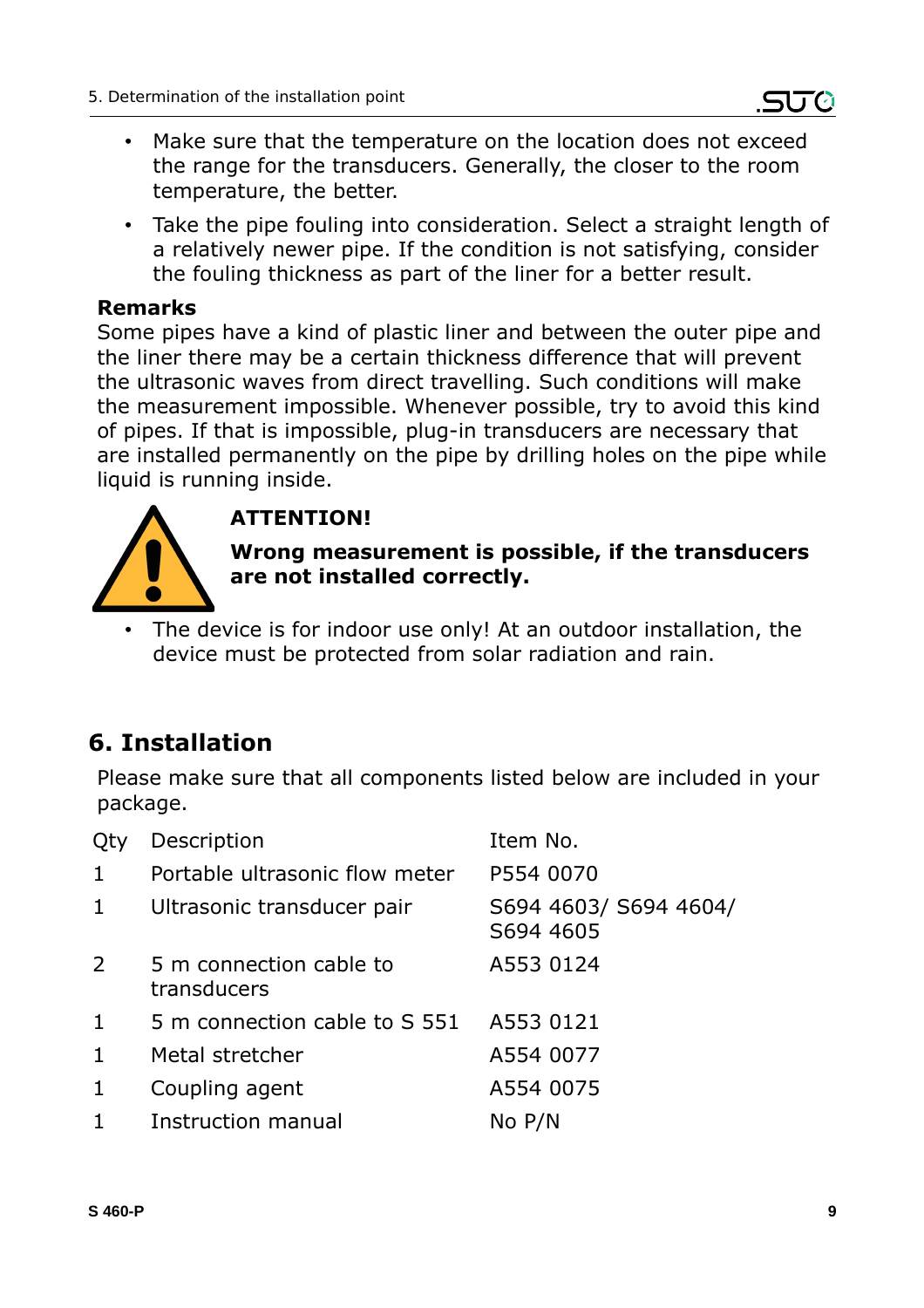# .SUC

# **6.1 Installation Requirements**

Before installing the ultrasonic flow meter, the following parameters needed to be configured for a proper measurement:

- Pipe outer diameter
- Pipe wall thickness
- Pipe inner diameter
- Pipe material
- Fluid type
- Transducer type
- Installation method
- US transmitter space
- Flow unit
- Consumption unit

The setting can be done by using the S 551 user interface. For this please see chapter configuration.

# **6.2 Installation Procedure**

The following steps explain the procedure of an appropriate installation.

#### **Installation of the transducers**

The measurement is realized by measuring the travelling time difference of the ultrasonic signals. That is why the alignment and the spacing of the transducers are critical factors for the accuracy of the measurement and the performance of the system. Please following the steps for a proper installation:

- 1. Locate an optimum position where the straight pipe length is sufficient and where the pipe is in a good condition, e.g. newer pipes with no rust and ease of operation.
- 2. Clean any dust and rust.
- 3. The specific installation distance of the tow transducers is shown in the menu with the menu number 25. Take care that the transducer spacing is as close as possible to the spacing value which is shown at the display.
- 4. Please choose one of the two installation methods: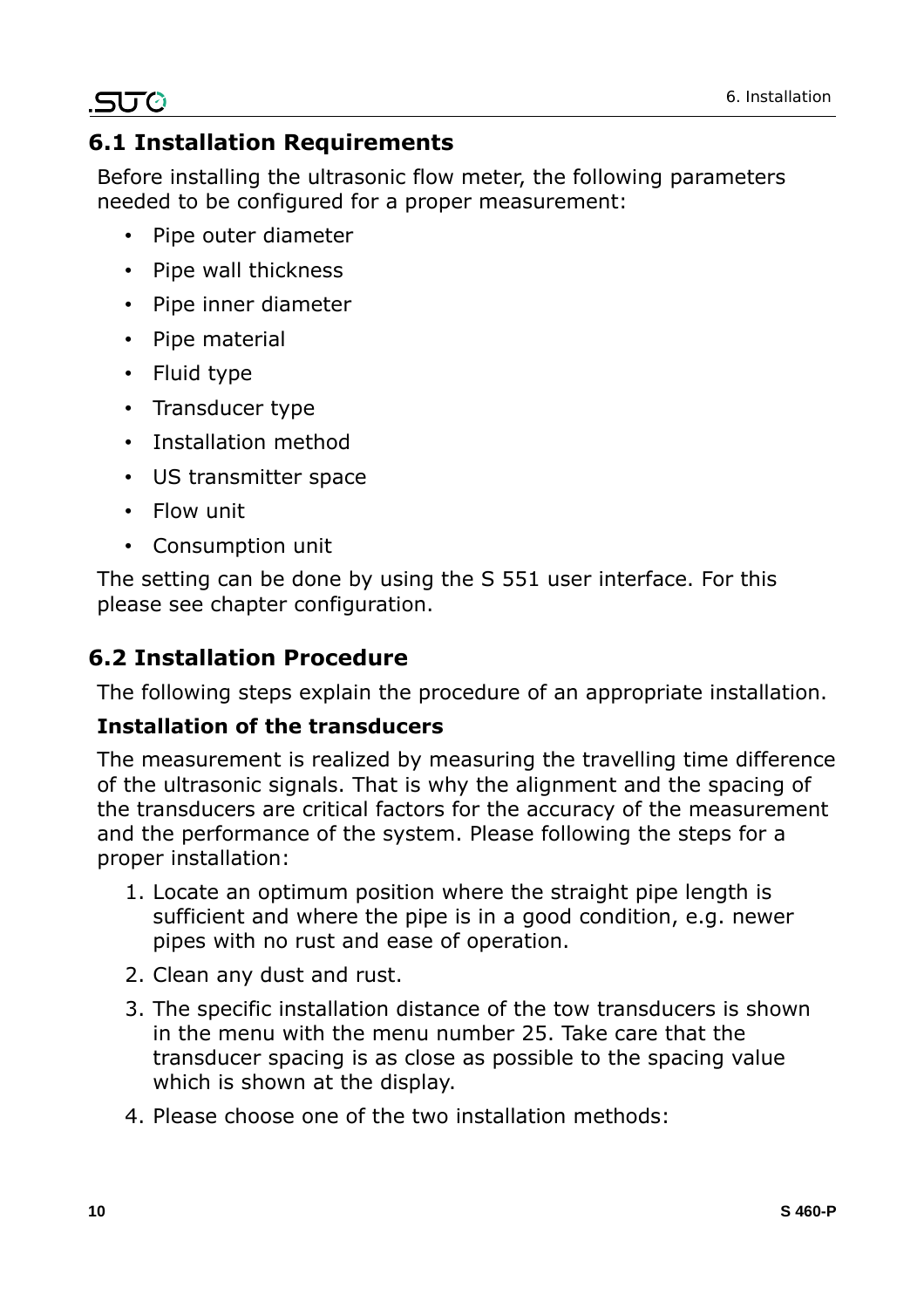



#### V-Method:

The transducers are mounted on the same side of the pipe and the sound crosses the pipe twice. It is commonly used when the pipe inner diameter ranging from 15 mm to 200 mm. When the spacing is bigger it is a W-Method so that the sound crosses the pipe four times. It is used with a diameter from 15 mm to 50 mm.

#### Z-Method:

The transducers are mounted on opposite sides of the pipe and the sound crosses the pipe once. It is commonly used when the pipe diameter is above 200 mm.



By using the Z-Method please consider, that the transducers should mounted so that they are inside of the 45° like shown in the picture.

- 5. Before attaching the transducers please grease the underside of the transducers with the coupling agent.
- 6. To attach the transducer on the pipe please use the metal stretcher and leave no gap between the pipe surface and the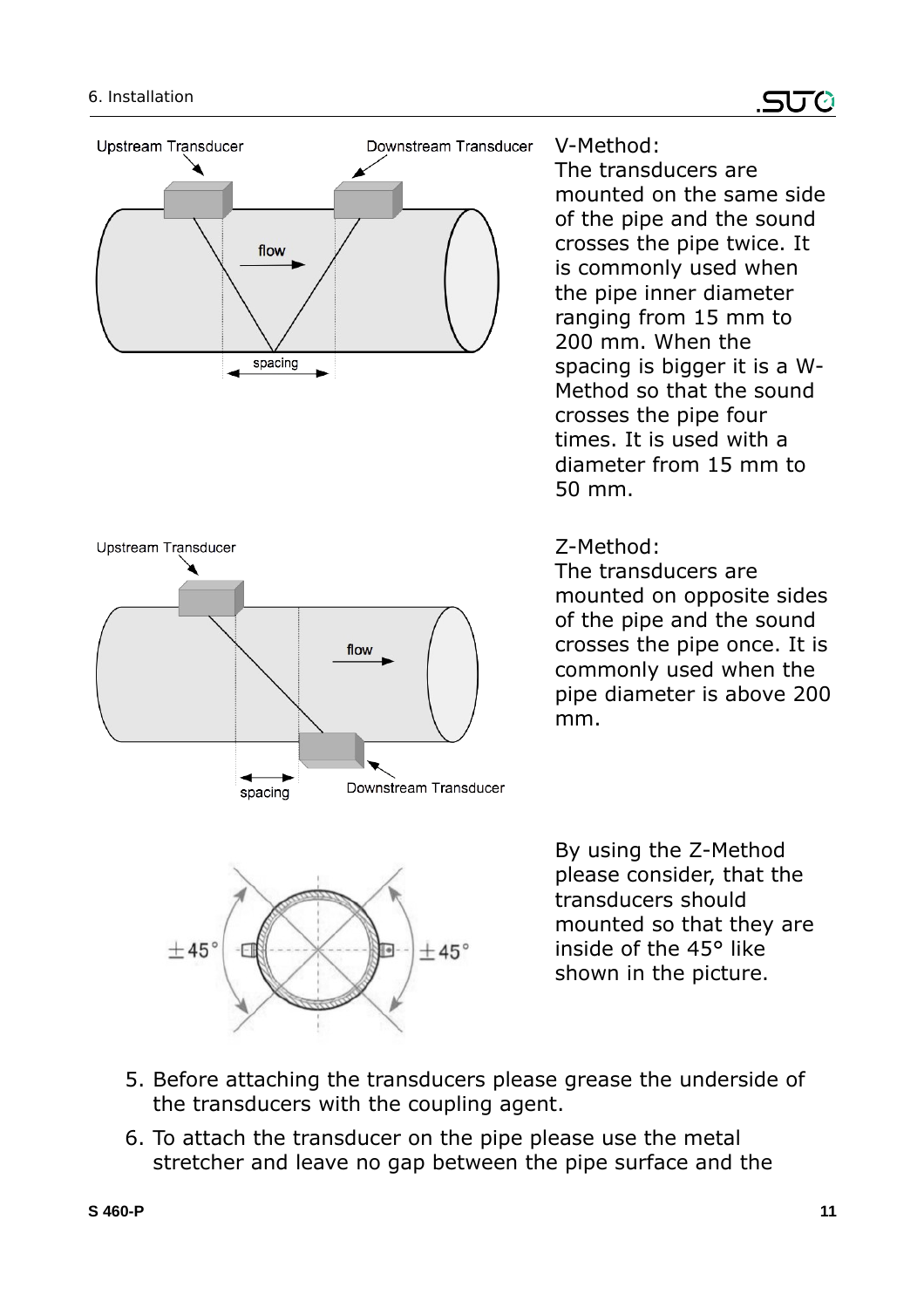# .SUC

transducers.



#### **ATTENTION!**

**The stretcher is under tension. Please open it carefully!**

# **Removal of the transducer**

- 1. Hold the transducer.
- 2. Release the metal stretcher.
- 3. Remove the coupling agent from the underside of the transducer.

#### **Installation of the housing**

Because of the casing the S 460-P no need a costly installation. Just connect the sensors like described in the chapter electrical connection.

# **6.3 Electrical Connection**

Please observe the following steps for an adequate electrical installation:



- 1. Connect the S 460-P with the S 551 with the provided cable.
- 2. Connect the cable with the blue connector to the "UP" pin.
- 3. Connect the the cable with the red connector to the "Down" (DN) pin.

# **6.4. Installation check up**

After the sensor installation is completed an installation check-up is required. This ensures that the signal strength and signal quality of the transducers are in a valid range.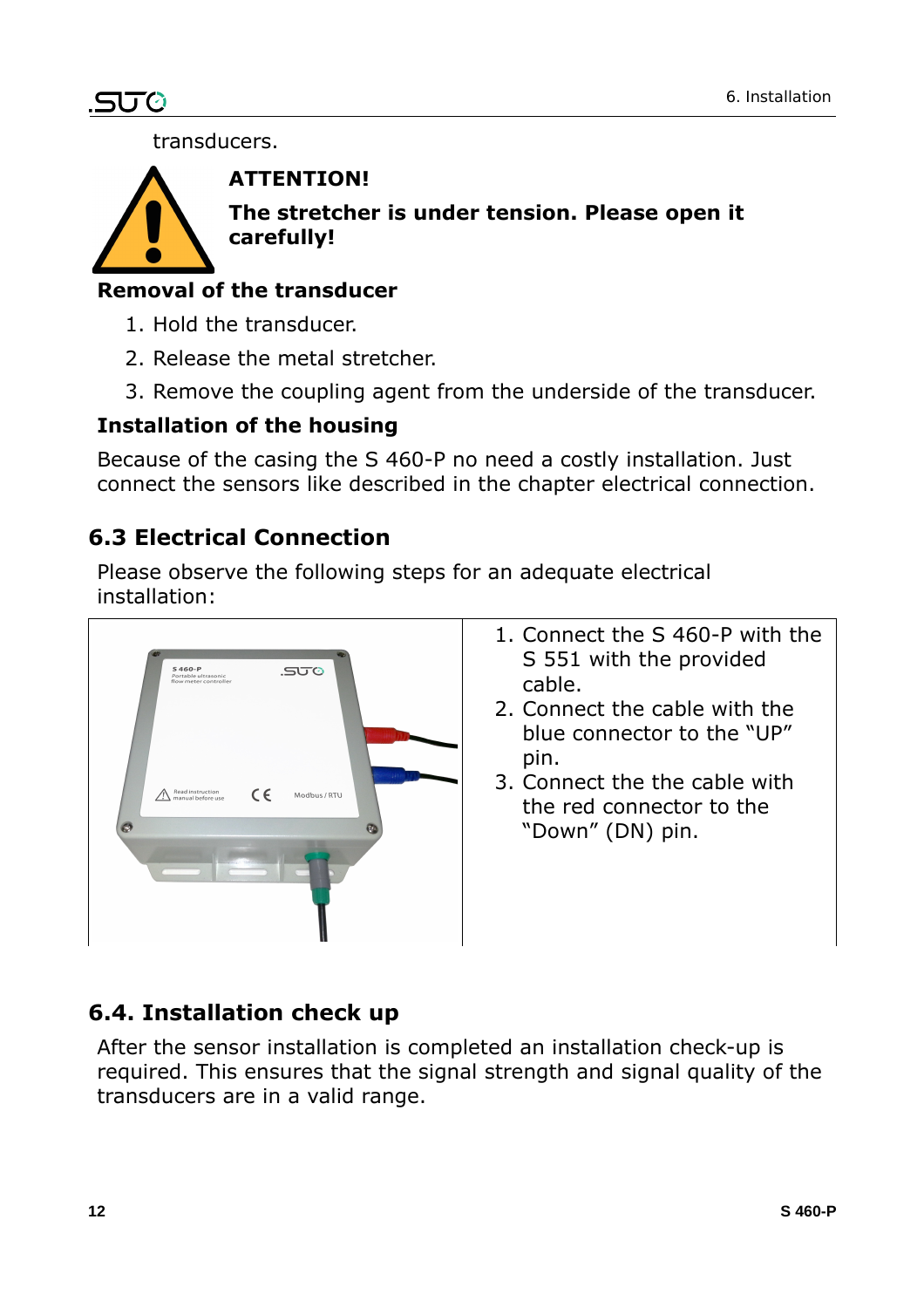|                    | Valid range: |
|--------------------|--------------|
| Signal strength    | 60.099.9     |
| Signal quality     | 60.090.0     |
| Transit time ratio | 97103        |

A few seconds after the sensor signal indicated that the value is in a valid range. Please contact the manufacturer if there is an error and provide the error code e.g. 0x0000.

If the Signal Strength is not in the valid range:

- relocate the transducers to a better position.
- try to apply more coupler or clean the surface.
- adjust the transducers both vertically and horizontally while checking the varying signal strength and stop at the highest position (check the transducers spacing to make sure the transducers spacing is the same as shown at the display).

If the signal quality is not in the valid range:

- Interferences of other instruments and devices a such as a powerful converter working nearby. Try to relocate the flow meter to a new place where the interferences can be reduced.
- Bad sonic coupling for the transducers with the pipe. Try to apply more coupler or clean the surface.
- Relocate the transducers to a better position.

If the transmit time ratio is not in the valid range the user should check:

- if the pipe parameters are correctly entered.
- If the actual spacing of the transducers is right and the same as shown at the display
- if the transducers are installed properly in the right directions.
- If the mounting location is good and if the pipe has changed shape or if there is too much fouling inside the pipes.

# **7. Configuration**

Please connect the S 460-P to the S 551 to configure the settings of the ultrasonic controller. Please follow the following steps:

1. Press the On / Off button and the device will start up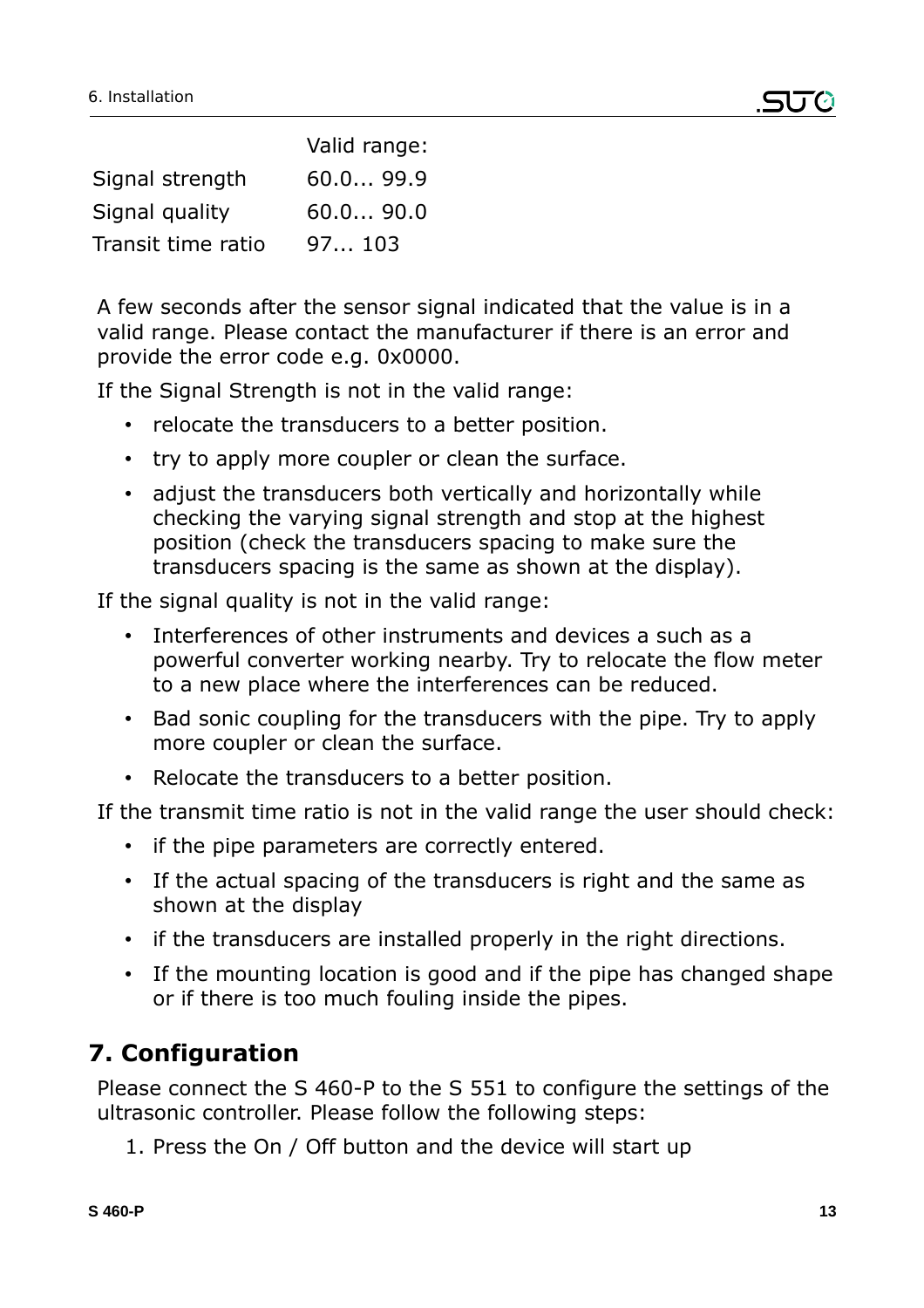

When the S 551 starts up it will display the start up screen for a few seconds. During this time the sensor connections are established and a few other initialisation tasks are performed.

- 2. After a dozen seconds the Value screen is showing.
- 3. To configure the settings please press the "Menu" button. The main menu is showing:



- 4. Please press "Sensor setting". The S 551 will identify the S 460-P automatically.
- 5. Choose the S 460-P.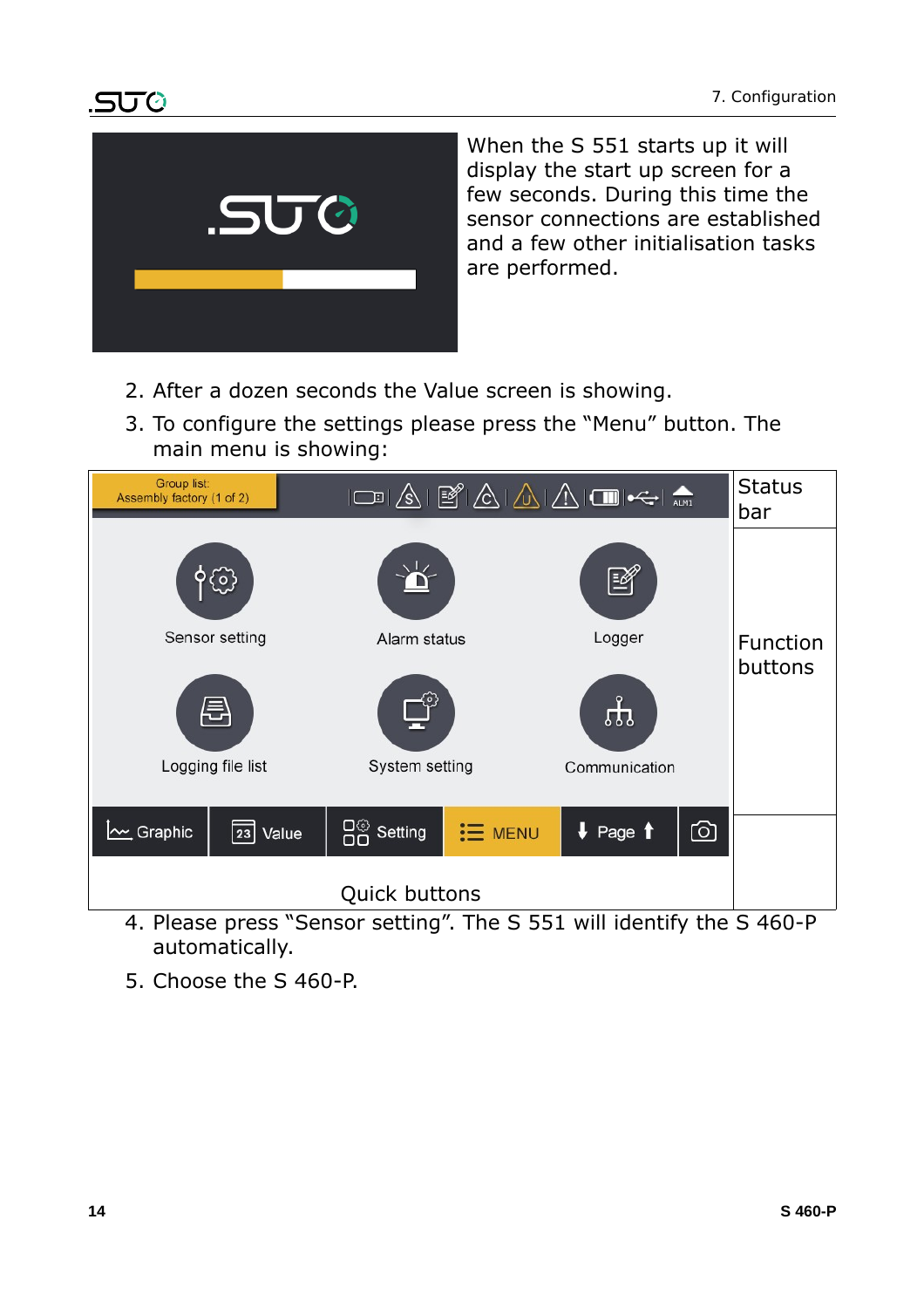

6. Now the window is shown, where all settings can be done.

|                                      |                       |            | 〔 囗      |     | 12:19<br>2016/06/26 |
|--------------------------------------|-----------------------|------------|----------|-----|---------------------|
| $\leftarrow$ M: /S 460-P(1114)<br>Гo |                       |            |          |     |                     |
| Analog output                        | Sensor settings       |            |          |     |                     |
|                                      | Pipe outer diameter   | 80.00      |          | mm  |                     |
| Sensor settings                      | Pipe wall thickness   | 5.00       |          | mm  |                     |
| Flow setting                         | Pipe material         | <b>PVC</b> | $\cdots$ |     |                     |
| <b>Installation status</b>           | Transducer type       | $TM-1$     |          |     |                     |
|                                      | Mounting method       | V-method   | $\cdots$ |     |                     |
|                                      | Fluid type            | Water      | $\cdots$ |     |                     |
|                                      | Liquid sound velocity |            |          | m/s |                     |
|                                      | Liquid viscosity      |            |          | cSt |                     |
|                                      |                       |            |          |     | Save                |

# **8. Signal outputs**

#### **8.1 Interface**

The data can be transmitted via RS-485 Modbus to a data collection system or software.

30 Q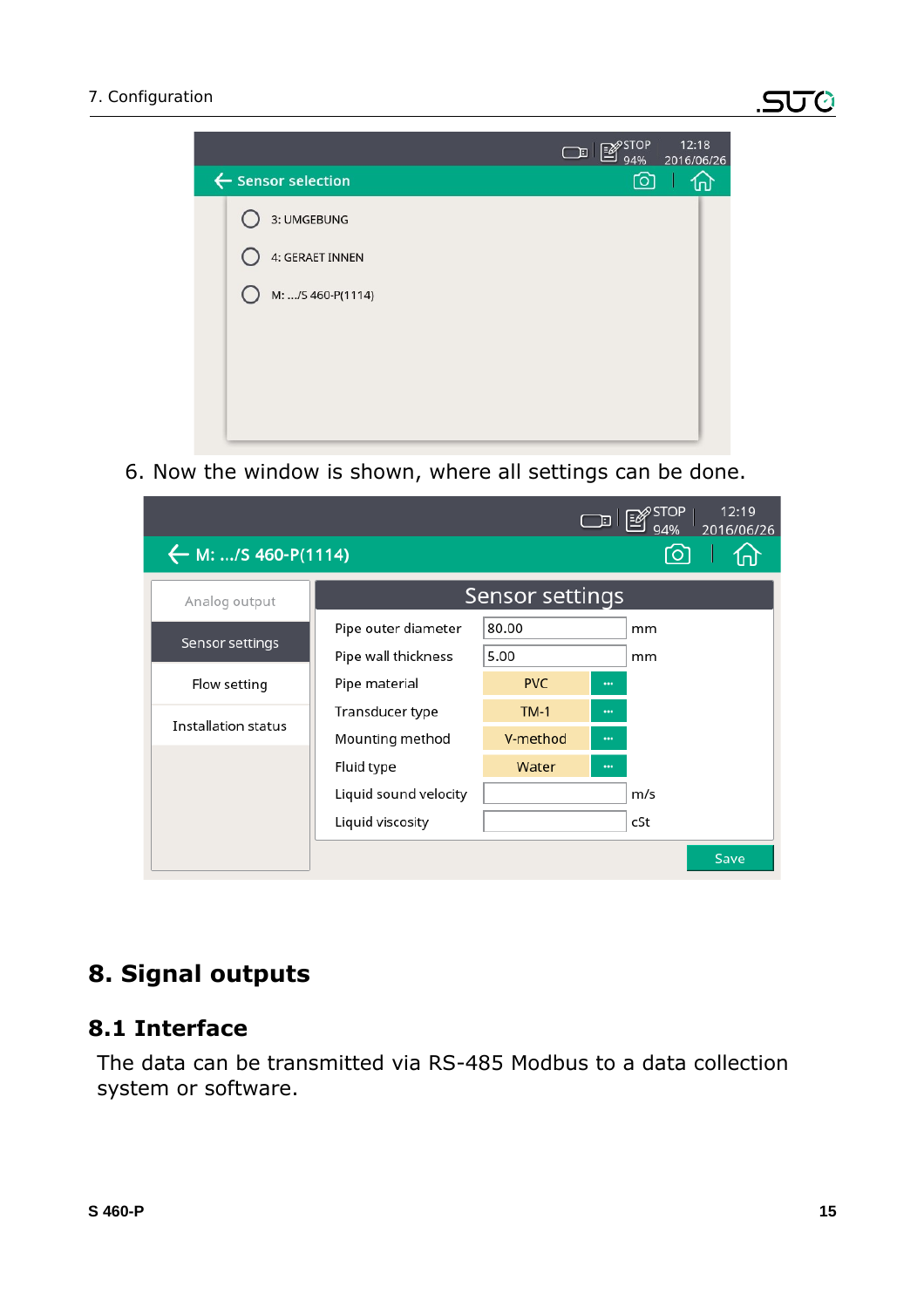# **9. Optional extra accessories**

It is possible to order also following extra accessories:

- Ultrasonic sensor pair, DN32... DN100, screw terminal for stationary or socket terminal for portable, TS-2.
- Ultrasonic sensor pair, DN100... DN700, screw terminal for stationary or socket terminal for portable, TM-1.
- Ultrasonic sensor pair, DN300... DN6000, screw terminal for stationary or socket terminal for portable, TL-1.
- Transportation case.

# **10. Calibration**

.SUC

In certain installations the display will show a non-zero flow even if there is absolutely no flow. In this case, a zero point calibration is recommended. Make sure that there is zero flow in the pipe before activating this function in the sensor menu.

# **11. Maintenance**

To clean the device and its accessories it is recommended to use moist cloth only.

#### **ATTENTION!**



**Do not use isopropyl alcohol to clean the display!**

# **12. Disposal or waste**

Electronic devices are recyclable material and do not belong in the household waste.

The device, the accessories and its packings must be disposed according to your local statutory requirements. The dispose can also be carried by the manufacturer of the product, for this please contact the manufacturer.

# **13. Warranty**

SUTO provides a warranty for this product of 24 months covering the material and workmanship under the stated operating conditions from the date of delivery. Please report any findings immediately and within the warranty time. If faults occurring during the warranty time SUTO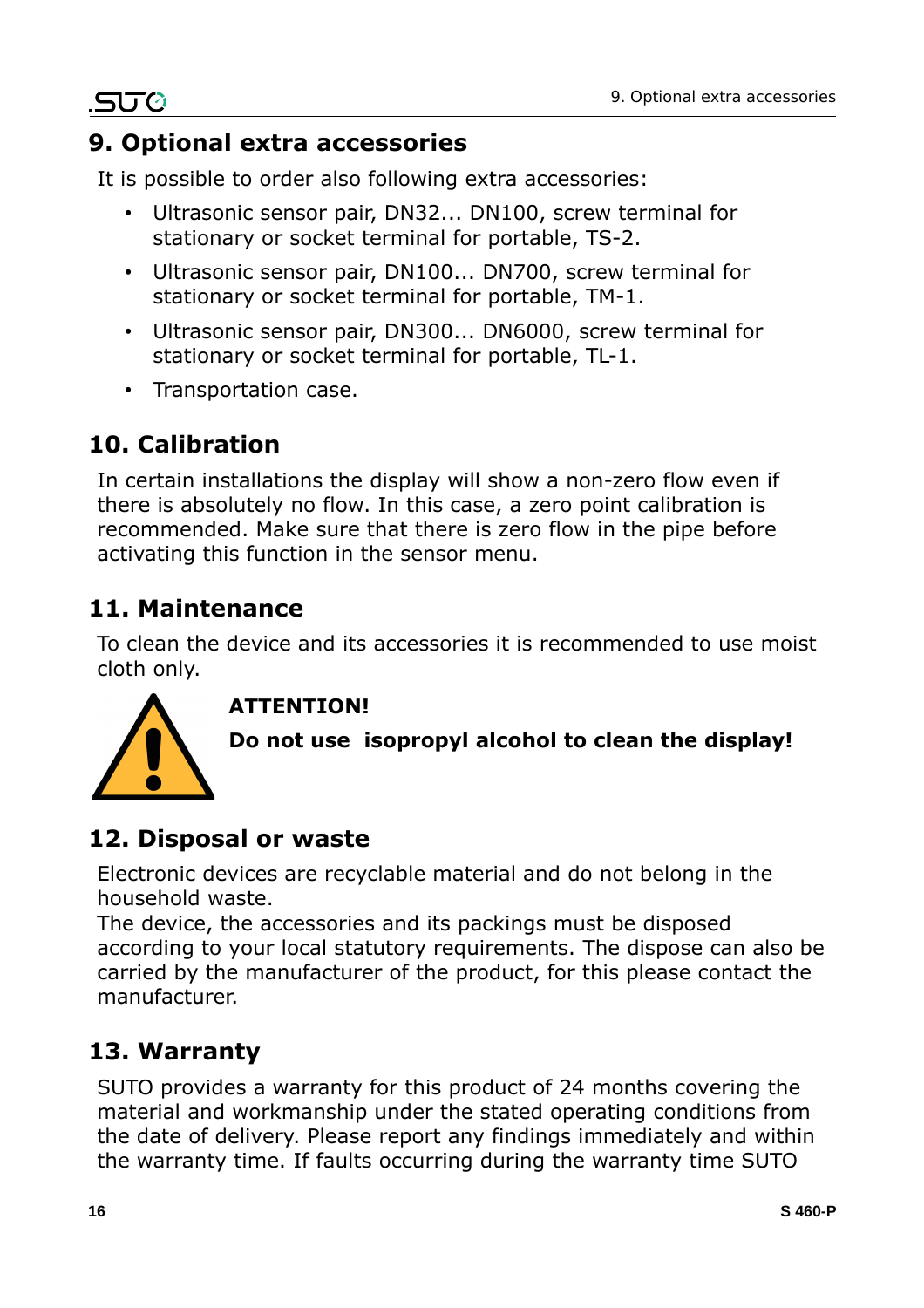will repair or replace the defective unit, without charge for labour and material costs but there is a charge for other service such as transport and packing costs.

Excluded from this warranty is:

- Damage caused by:
	- Improper use and non-adherence to the instruction manual.
	- Use of unsuitable accessories.
	- External influences (e.g. damage caused by vibration, damage during transportation, excess heat or moisture).

The warranty is cancelled:

- If the user opens the measurement instrument without a direct request written in this instruction manual.
- If repairs or modifications are undertaken by third parties or unauthorised persons.
- If the serial number has been changed, damaged or removed.

Other claims, especially those for damage occurring outside the instrument are not included unless responsibility is legally binding.

Warranty repairs do not extend the period of warranty.



# **ATTENTION!**

**Batteries have a reduced warranty time of 12 month.**